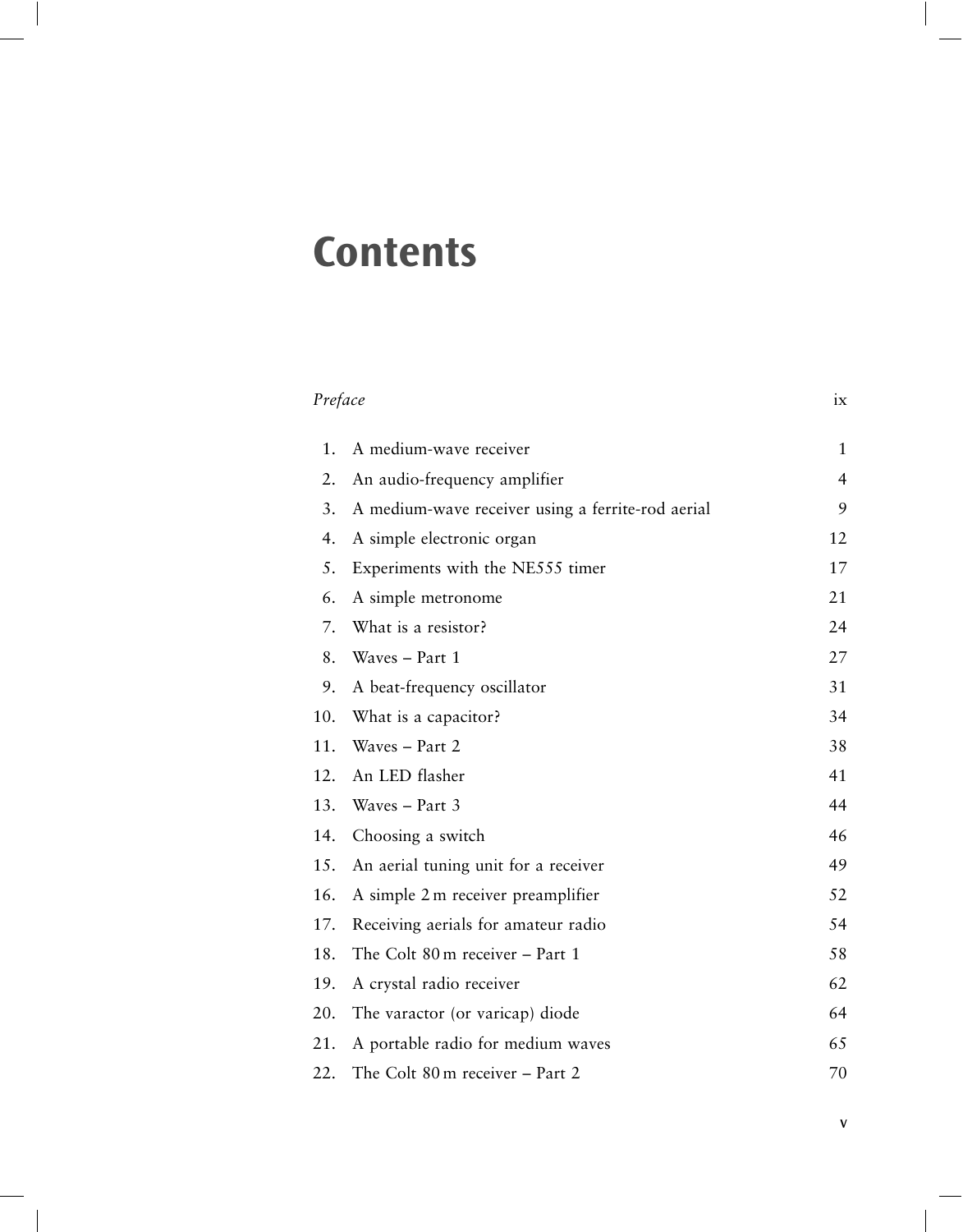| 23. | A simple transistor tester                    | 73  |
|-----|-----------------------------------------------|-----|
| 24. | An introduction to transmitters               | 77  |
| 25. | The Colt $80 \text{ m}$ receiver $-$ Part 3   | 81  |
| 26. | A two-way Morse practice system               | 88  |
| 27. | The Colt 80 m receiver - Part 4               | 91  |
| 28. | A simple crystal set                          | 95  |
| 29. | A crystal calibrator                          | 100 |
| 30. | A simple short-wave receiver – Part 1         | 104 |
| 31. | A fruit-powered medium-wave radio             | 106 |
| 32. | A capacitance bridge                          | 109 |
| 33. | A simple short-wave receiver - Part 2         | 113 |
| 34. | A basic continuity tester                     | 117 |
| 35. | A charger for NiCad batteries                 | 119 |
| 36. | An 80 metre crystal-controlled CW transmitter | 123 |
| 37. | A solar-powered MW radio                      | 129 |
| 38. | A receiver for the 7 MHz amateur band         | 133 |
| 39. | Diodes for protection                         | 137 |
| 40. | An RF signal probe                            | 140 |
| 41. | An RF changeover circuit                      | 142 |
| 42. | A low-light indicator                         | 146 |
| 43. | A J-pole aerial for 50 MHz                    | 149 |
| 44. | Measuring light intensity - the photometer    | 153 |
| 45. | A 70 cm Quad loop aerial                      | 156 |
| 46. | A UHF field strength meter                    | 160 |
| 47. | Christmas tree LEDs                           | 162 |
| 48. | An audio signal injector                      | 166 |
| 49. | Standing waves                                | 168 |
| 50. | A standing-wave indicator for HF              | 170 |
| 51. | A moisture meter                              | 174 |
| 52. | Simple aerials                                | 177 |
| 53. | A breadboard 80 cm CW transmitter             | 182 |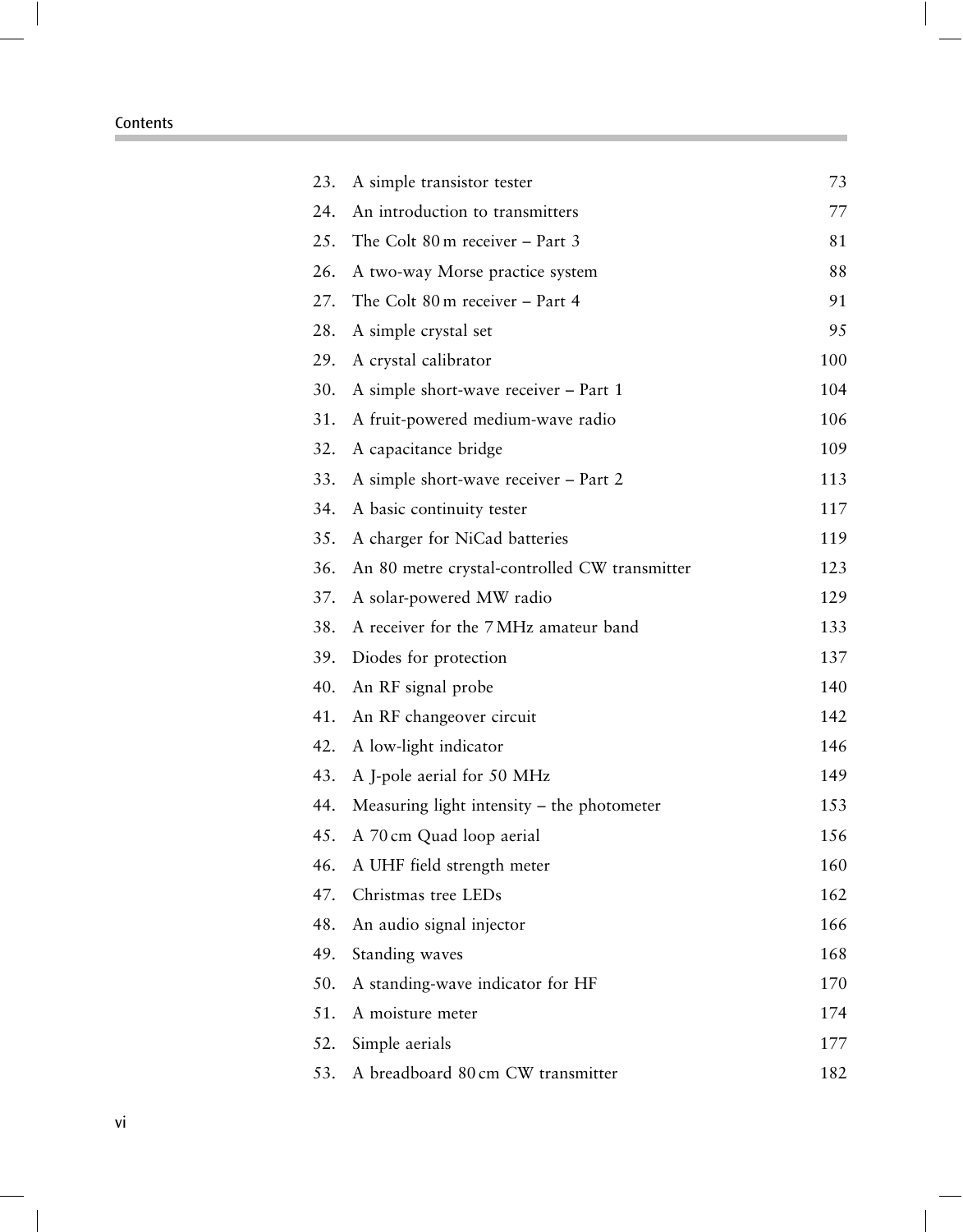| 54. | A 7-element low-pass filter for transmitters      | 186 |
|-----|---------------------------------------------------|-----|
| 55. | Radio-frequency mixing explained                  | 189 |
| 56. | A voltage monitor for a 12V power supply          | 192 |
| 57. | A 1750 Hz toneburst for repeater access           | 196 |
| 58. | A circuit for flashing LEDs                       | 201 |
| 59. | Digital logic circuits                            | 205 |
| 60. | A resistive SWR indicator                         | 210 |
| 61. | An audio filter for CW                            | 213 |
| 62. | An electronic die                                 | 215 |
| 63. | The absorption wavemeter                          | 222 |
| 64. | An HF absorption wavemeter                        | 224 |
| 65. | A vertical aerial for 70 cm                       | 228 |
| 66. | A UHF corner reflector aerial                     | 230 |
| 67. | A switched dummy load                             | 234 |
| 68. | A simple Morse oscillator                         | 238 |
| 69. | A bipolar transistor tester                       | 240 |
| 70. | The 'Yearling' 20 m receiver                      | 245 |
| 71. | Adding the 80 metre band to the Yearling receiver | 251 |
| 72. | How the Yearling works                            | 255 |
| 73. | A field strength meter                            | 258 |
| 74. | Preselector for a short-wave receiver             | 261 |
| 75. | An audible continuity tester                      | 265 |
| 76. | An experimental 70 cm rhombic aerial              | 268 |
| 77. | Water level alarm                                 | 272 |
| 78. | A delta loop for 20 metres                        | 275 |
| 79. | A simple desk microphone                          | 279 |
| 80. | Morse oscillator                                  | 284 |
| 81. | A simple 6 m beam                                 | 287 |
| 82. | An integrated circuit amplifier                   | 291 |
| 83. | A novice ATU                                      | 293 |
| 84. | CW QRP transmitter for 80 metres                  | 297 |